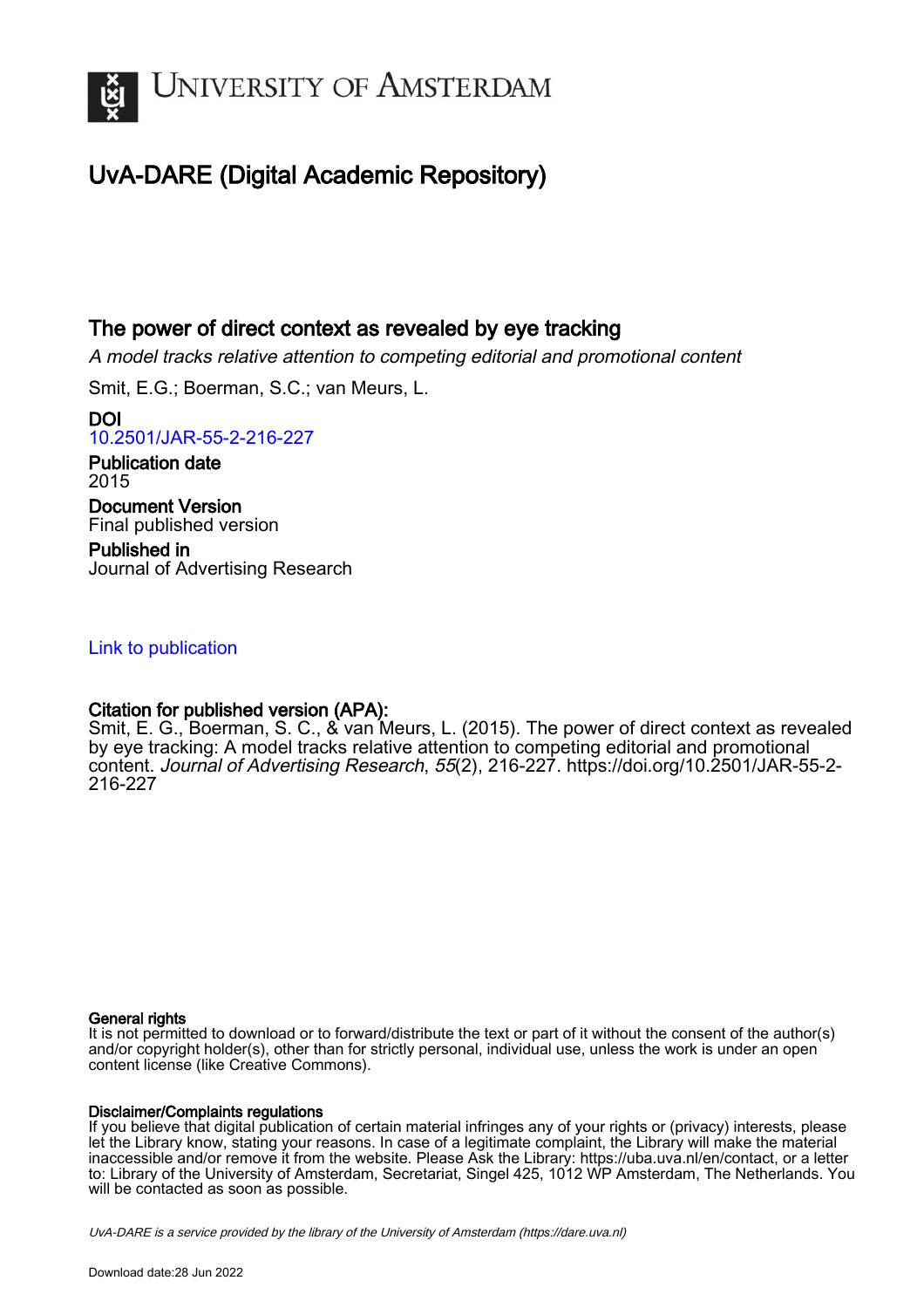# The Power of Direct Context As Revealed by Eye Tracking A Model Tracks Relative Attention To Competing Editorial and Promotional Content

Many previous studies on attention have ignored the eye-catching potential of "direct context"—the entire promotional and editorial content an observer can view at the same time—in print media. In the current study, characteristics of 183 magazine advertisements and their direct context were coded systematically and linked to eye-tracking data, producing more than 19,000 observations. Expanding on earlier research, the authors focused on fixations within an advertisement during the first five seconds and attention paid to the combined main elements of an advertisement. Results showed that direct context diverted visual attention, especially when featuring multiple colors and large amounts of text.

## INTRODUCTION

Attention has become one of the scarcest resources in the contemporary advertising economy (Davenport and Beck, 2001). Clutter is high; advertisements must compete with the content and context—editorial and promotional—surrounding them. For the purposes of the current study, which

focuses on print media, the authors narrowed the meaning of context to "direct context": the entire content an observer can view at the same time he or she views an advertisement. The reader, for example, may view two pages simultaneously—an article about wine on the left page of a magazine spread and an advertisement about color printing

## Management Slant

- Direct context in magazines influences attention paid to advertisement elements.
- The effects of both the use of colors and of a large amount of text in the direct context is notable.
- The most effective position for an advertisement is on the right-hand page, next to an article or illustration without too many colors.
- Although the top of the page traditionally has been regarded as the most effective placement for an advertisement, the current study showed the opposite: Eye fixations were drawn to the bottom of the page.
- Managers should consider these factors when pre-testing advertisements in a two-page setting and purchasing advertisement space.

## Edith G. Smit

University of Amsterdam e.g.smit@uva.nl

#### Sophie C. Boerman

University of Amsterdam s.c.boerman@uva.nl

Lex van Meurs **GfK** lex.van.meurs@gfk.com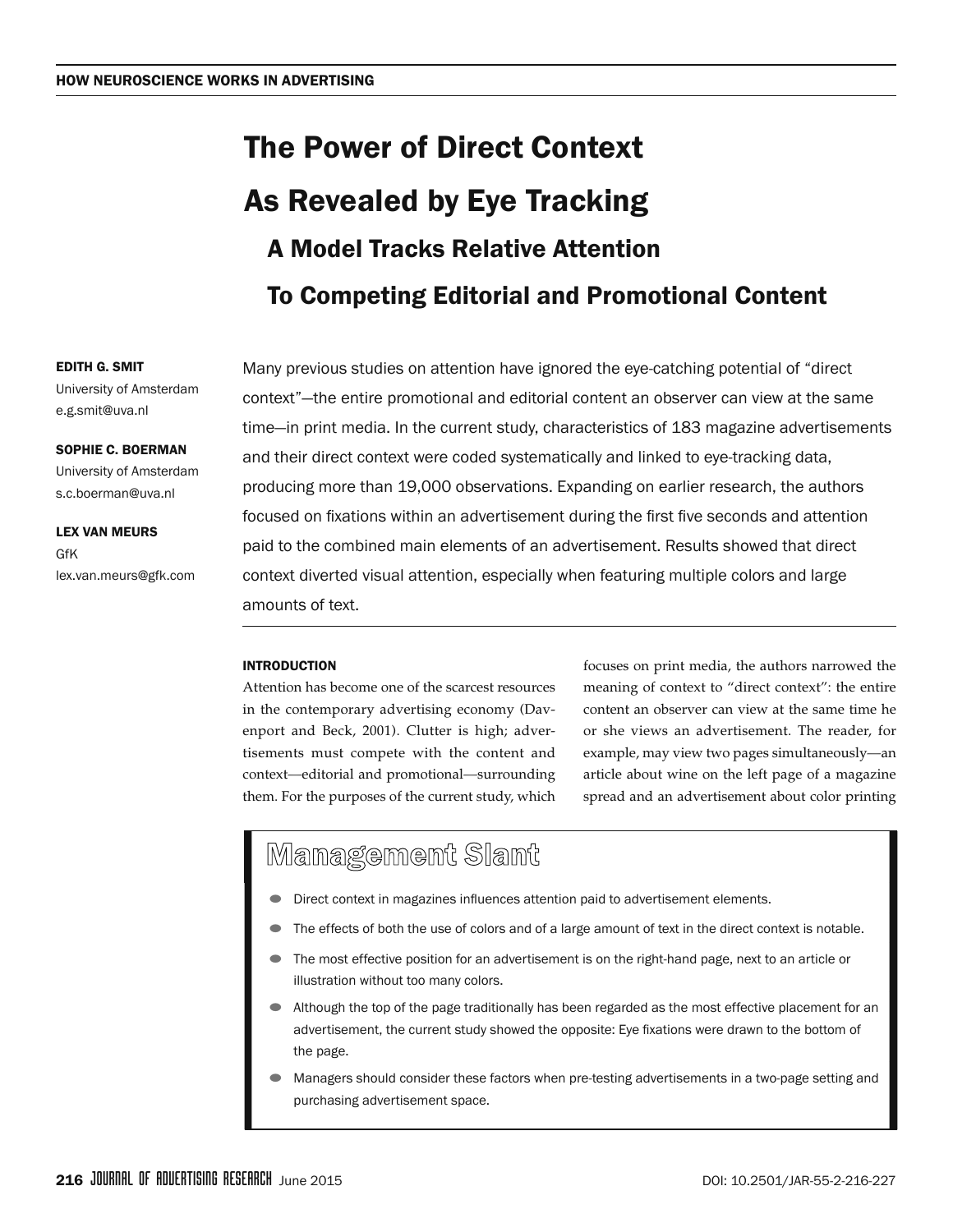on the right. Would the wine article receive all the attention? Or would some elements in the advertisement be strong enough to engage the reader?

The current study examined the role of direct context in the competition for attention to magazine advertising. Previous research mainly has focused on attention to the elements of the advertisement; the current research expands on this by investigating the fuller context in which an advertisement appears that may divert attention away from the advertisement.

The current research started in 2009, when the authors began building a database of eye-tracking tests conducted between 2002 and 2009 by the research firm, GfK in the Netherlands (Boerman, Smit, and Van Meurs, 2010, 2011a, 2011b, 2011c). The eye-tracking data helped the authors explore what elements of the direct context of print advertisements were most arresting. They believe that this approach of integrating context in the study of visual attention may contribute to understanding why some advertisements are better than others at drawing a reader's attention.

In the current work, the definition of "attention" depends on

- the level of processing that is taken into account (*e.g.*, Finn, 1988; Greenwald and Leavitt, 1984; Smit, Neijens, and Heath, 2013) and
- the measurement that is used (*e.g.*, Appel, 1987, 1993; Smit and Neijens, 2011).

The authors of the current study focused on visual attention as stimulus-based low-level processing measured by eye tracking. The authors invoked an earlier perspective on visual attention as "the selective use of information from one region of the visual field at the expense of other regions of the visual field" (Henderson, 1992, p. 260). Eye-tracking measurement has provided reliable information regarding attention to advertisements (*e.g.*, Pieters and Wedel, 2004; Wedel and Pieters, 2000). Scholars have concluded that people attend to what the eye is fixated on (Fox *et al.*, 1998; Hyönä, 2010; Styles, 2006).

#### LITERATURE REVIEW

The authors of the current paper believe that scholarly work confirming the general effect of magazine context on advertisement attention is limited. Among the empirical findings is the notion that congruence between an entire magazine and an advertisement may have increased ad recognition (Moorman, Neijens, and Smit, 2002), yet lower levels of recall and recognition have been found when readers were more involved with a magazine (Norris and Colman, 1992).

These studies on the involvement of entire magazines did not incorporate the direct observable context. In a magazine, direct context refers to the two pages one can view at the same time. This direct context is the primary focus of the current study and has hardly been part of earlier research.

#### Using "Vote Count" to Analyze Related Research

Although not widely accepted among academics as a valid method of analysis, a "vote-count" procedure in a case such as the current study may help analyze limited findings on a particular research topic. In a vote-count procedure, reported relationships in earlier research are categorized in terms of "positive," "negative," and "nonsignificant" effects. Such a categorization is preferable over a statistical "effect-size" procedure when the number of comparable studies is low or when insufficient information is provided on sample-sized, raw data, and means scores (Bushman, 1994; Eisend, 2009).

In the current study, 26 published empirical studies were analyzed via the vote-count procedure. From that analysis, the authors categorized characteristics of print advertisements and direct context in magazines in terms of their relationship with consumers' attention to advertising.

The 26 studies were selected by means of a keyword and reference search in several databases (EBSCO, Communication & Mass Media Complete, PsycINFO, Sociological abstracts, Online Contents, Web of science, and Google Scholar). The following (combinations of) keywords were used:

- • (visual) attention,
- advertising,
- ad(vertisement),
- eye movements,
- eye tracking,
- • print,
- • magazine, and
- context.

The reference search was conducted by addressing the references of the collected studies as they applied to different characteristics or independent variables. The 26 selected studies on attention to magazine advertising were published in peerreviewed journals and edited volumes.

Among the 26 studies, 60 percent reported significant direct relationships between a print-advertisement characteristic and advertising attention (See Table 1). The different independent variables (characteristics) were combined in

- ten objective advertisement characteristics,
- • eight subjective advertisement characteristics,
- four context characteristics, and
- two interaction variables.

The authors use the term "objective" to clarify that a characteristic (*i.e.,* size or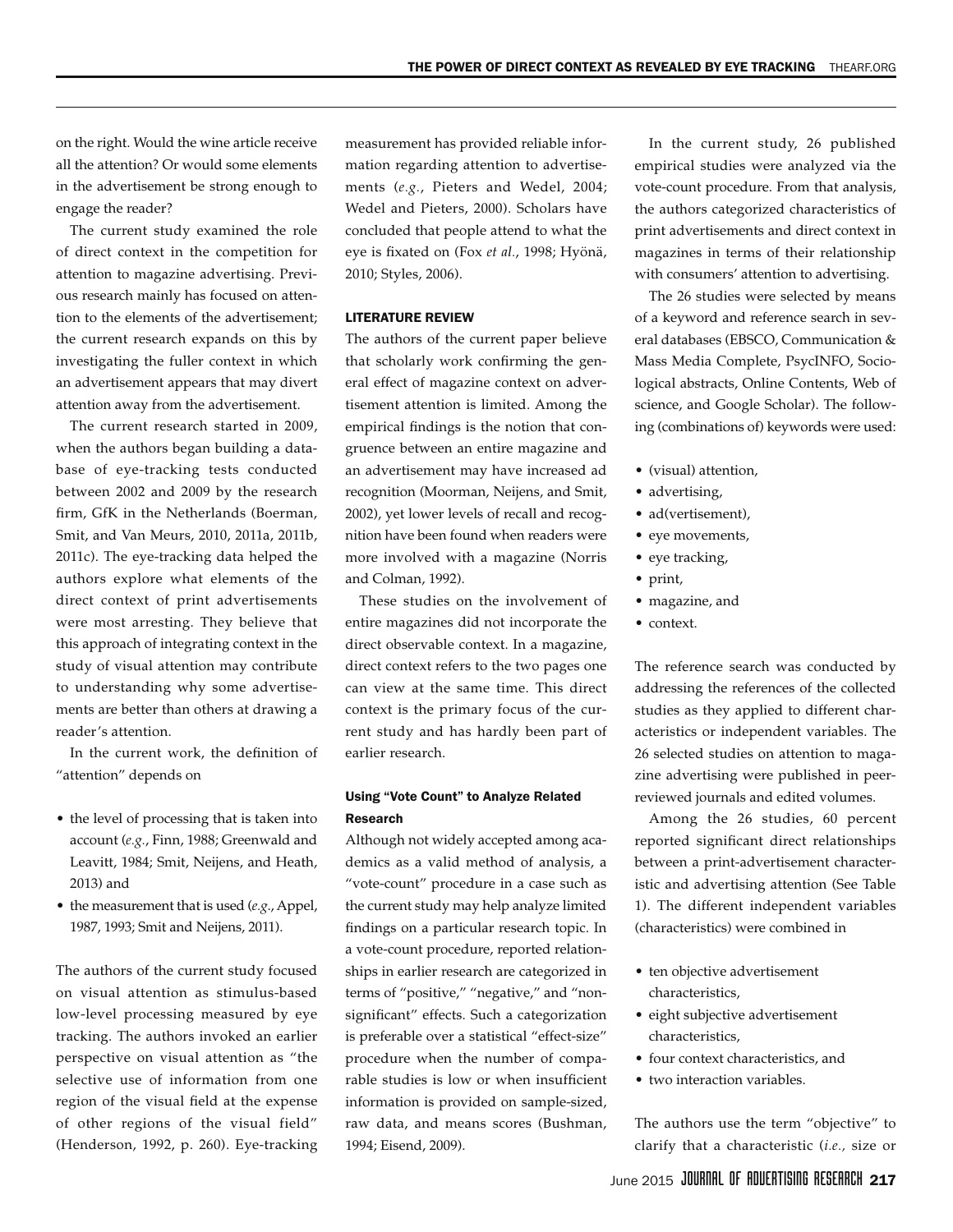## **TABLE 1**

Summary of Characteristics Related to Attention to Magazine Advertising

| <b>Characteristics</b>             | Effect <sup>a</sup>                         | Measurement b     | References <sup>c</sup>                      |  |
|------------------------------------|---------------------------------------------|-------------------|----------------------------------------------|--|
| <b>Advertisement (Objective):</b>  |                                             |                   |                                              |  |
| Ad size                            | Positive (7)                                | ET, RECO (S), REC | FIN88 FRA04 GRO91 HAN80 TWE52 VAL73<br>ZHA09 |  |
| Pictorial size                     | Positive (5)                                | ET, RECO (S)      | FIN88 FRA04 PIE10 ROS97 TWE52 VAL73          |  |
| Body copy size                     | Positive (4), Negative (1)                  | ET, RECO (S)      | FIN88 FRA04 PIE04 RAY01 ROS97                |  |
| Packshot size                      | Positive (1)                                | ET                | <b>ROS97</b>                                 |  |
| Number of colors                   | Positive (6)                                | ET, RECO (S), REC | FIN88 GRO91 HAN80 VAL73 TWE52 ROS97          |  |
| Pictorial/headline included        | Positive (6)                                | ET, RECO (S)      | HAN80 PIE04 RAY01 RAY08 ROS97 VAL73          |  |
| Pictorial structure (unframed)     | Negative (1)                                | REC               | EDE83                                        |  |
| Pictorial position                 | Left $(1)$ , right $(2)$ , upper half $(1)$ | ЕT                | KRO80 RAY01 ROS97                            |  |
| Body copy position                 | Upper left $(1)$ , left $(1)$ , right $(1)$ | ЕT                | KR080 RAY01 R0S97                            |  |
| Packshot position                  | Right(1)                                    | ЕT                | ROS97                                        |  |
| <b>Advertisement (Subjective):</b> |                                             |                   |                                              |  |
| Famous endorser                    | Positive (1)                                | RECO, REC         | PET83                                        |  |
| Direct comparative claims          | Positive (1)                                | REC               | PEC90                                        |  |
| Foreign language                   | Positive (1)                                | RECO, REC         | AHN08                                        |  |
| Homosexual imagery                 | Positive (1)                                | RECO, REC, T      | ANG10                                        |  |
| Humor (types)                      | Positive (2), but varies per type           | RECO (S)          | MAD82 SP097                                  |  |
| Ad originality                     | Positive (2)                                | ET, REC           | KRO84 PIE02                                  |  |
| Information benefits               | Negative (5)                                | ET, RECO (S), REC | FIN88 FRA04 HAN80 RAD03 VAL73                |  |
| Design complexity                  | Positive (1)                                | ЕT                | <b>PIE10</b>                                 |  |
| Context:                           |                                             |                   |                                              |  |
| Page of tested ad                  | Left (2), Right (2)                         | RECO (S), REC     | FIN88 WED00                                  |  |
| Position within the magazine       | Front more than back (2)                    | RECO (S)          | FIN88 HAN80                                  |  |
| Unrelated topic in context         | Less distracting (2)                        | RECO, REC         | DEP02 MAL96                                  |  |
| Other ad(s) on same page and       | Less attention to tested ad when            | ET, REC           | ZHA09                                        |  |
| facing page                        | there are more or bigger $ad(s)$ (2)        |                   |                                              |  |
| Interaction:                       |                                             |                   |                                              |  |
| Ad/brand familiarity               | Varies                                      | ET, REC           | PIEO2 PIEO4 PIE10                            |  |
| Product category                   | Varies                                      | ET, RECO (S)      | FRA04 GRO91 HAN80                            |  |

<sup>a</sup> Effect is shown as it was tested; the number of significant relationships is shown in brackets. <sup>b</sup> Attention measurement by eye tracking (ET), time spent in seconds (T), recognition (RECO), Starch's noted scores (S) and recall (REC). <sup>c</sup> References are abbreviated, according to the first three letters of first author and last two digits of the year (See \* in the Reference list).

#### **How to read this table:**

*Ex. Row 2: Five studies showed a positive relationship ("Positive [5]") between the size of the included pictorial ("pictorial size") and attention, which was measured by eye tracking ("ET") or Starch recognition scores ("RECO [S]"), published in [FIN88] (= Finn, 1988) and [PIE04] (= Pieters and Wedel, 2004). See References section on page 226 for deciphering abbreviated citations.* The references of the studies considered in the current authors' vote count are included in the Reference list (See page 226) with \* and refer to Table 1, with the first three letters of the first

*author and the last two digits of the year, for example, [ZHA09] means Zhang, Wedel, and Pieters (2009).*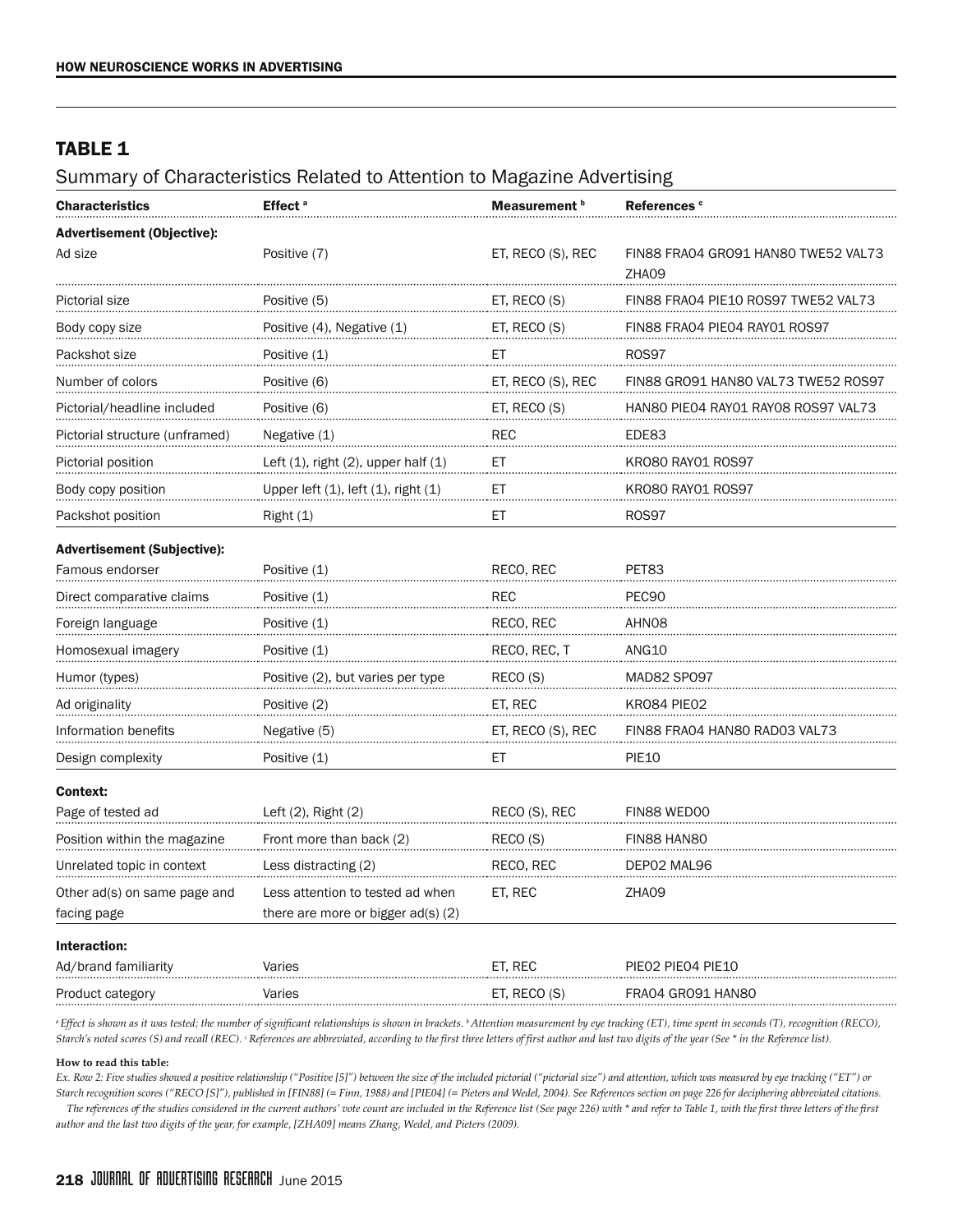position) did not depend on the interpretation of the coder. By "subjective," the authors meant that a characteristic was dependent on interpretation—for instance, if a particular item was referred to as "humorous" or "famous." In other words, coders possibly disagreed on characteristics that could be described as subjective. In the development of their own coding scheme, the authors, therefore, focused on objective characteristics (See Methodology).

#### Assessing the Measures

The eye-tracking measures in the published studies consisted of the number of fixations, fixation duration, viewing time or gaze duration, and viewing pattern. The authors also found scenarios in which attention was measured by memory measures, such as

- recognition,
- • time spent in seconds, and
- recall.

In the current study, "memory measures" and "eye tracking" refer to different levels of attention and processing (Finn, 1988; Greenwald and Leavitt, 1984; Smit *et al.*, 2013). Whereas memory measures are indicators of active attention and highlevel processing, eye tracking identifies passive attention or stimulus-based lowlevel processing. Because active attention and processing can occur only after passive attention has been established, these measures are necessarily related (Kahneman, 2011). The current authors, therefore, included these additional memory studies in their vote count.

#### Advertising Factors Observed in The Literature

Generally, more studies were conducted on magazine advertisements without considering their context than on advertisements

including their context (See Table 1). Several well-known objective advertising factors have been observed to influence attention, most notably size (with the finding that "bigger is better") and the use of multiple colors (*e.g.*, Pieters and Wedel, 2004; Pieters, Wedel, and Batra, 2010; Zhang, Wedel, and Pieters, 2009).

The effect of color is not as straightforward as that of size, but it often has proved to have a positive effect on attention (*e.g.*, Grønhaug, Kvitastein, and Grønmo, 1991).

In addition to size and color, the position of advertisement elements has been observed to attract attention. Although the right half of an advertisement is the best position for product shots, pictorials, headlines, and body copy (Rosbergen, Pieters, and Wedel, 1997), pictorials and text are best positioned on the left half of an advertisement (Kroeber-Riel and Barton, 1980). Moreover, pictorials and text in the upper half of an advertisement have been observed to attract more attention than pictorials and text in the lower half (Kroeber-Riel and Barton, 1980).

Different relationships between direct context and attention (DePelsmacker, Geuens, and Anckaert, 2002; Finn, 1988; Hanssens and Weitz, 1980; Malaviya, Kisielius, and Sternthal, 1996; Wedel and Pieters, 2000; Zhang *et al.*, 2009) have shown that

- • magazine page placement matters; a page on the right of a (two-page) spread attracts more attention than on the left;
- • pages at the beginning of a magazine receive more attention than pages at the end; and
- • placement on the page in relation to other advertisements matters: Specifically, facing another advertisement or facing multiple advertisements is less distracting (from the advertiser's point of view) than placement opposite editorial content, especially when the context

is not related to the advertisement (See Table 1).

#### RESEARCH QUESTION

In summary, previous scholarly work has found that at least the following factors should be taken into account when studying attention to magazine advertising:

- • page number (place in the magazine and right versus left page);
- • type of context (other advertisements and/or editorial content);
- size of the advertisement;
- position of the advertisement; and
- use of color.

The current authors focused on these objective characteristics and not on other more subjective characteristics (*e.g.*, "humor," "originality") in developing their coding scheme.

To understand the attracting and distracting power of the direct magazine context, the current authors asked

RQ1: How much visual attention is paid to the different elements of the advertisement and its direct magazine context?

## **METHODOLOGY**

#### **Materials**

The current researchers measured eye movements using the Tobii Eyetracker, a device that estimates the point of gaze using image sensor technology that monitors the eyes and calculates the point of gaze.

Generally, eye tracking provides rich data about gaze behavior more accurately than questionnaires do and cannot be easily manipulated by the study participant (Duchowski, 2003; Holmqvist *et al.*, 2011; Schrammel *et al.*, 2011). The Tobii Eyetracker is similar to the device used in other parts of the literature (Pieters and Wedel, 2004, 2010). One advantage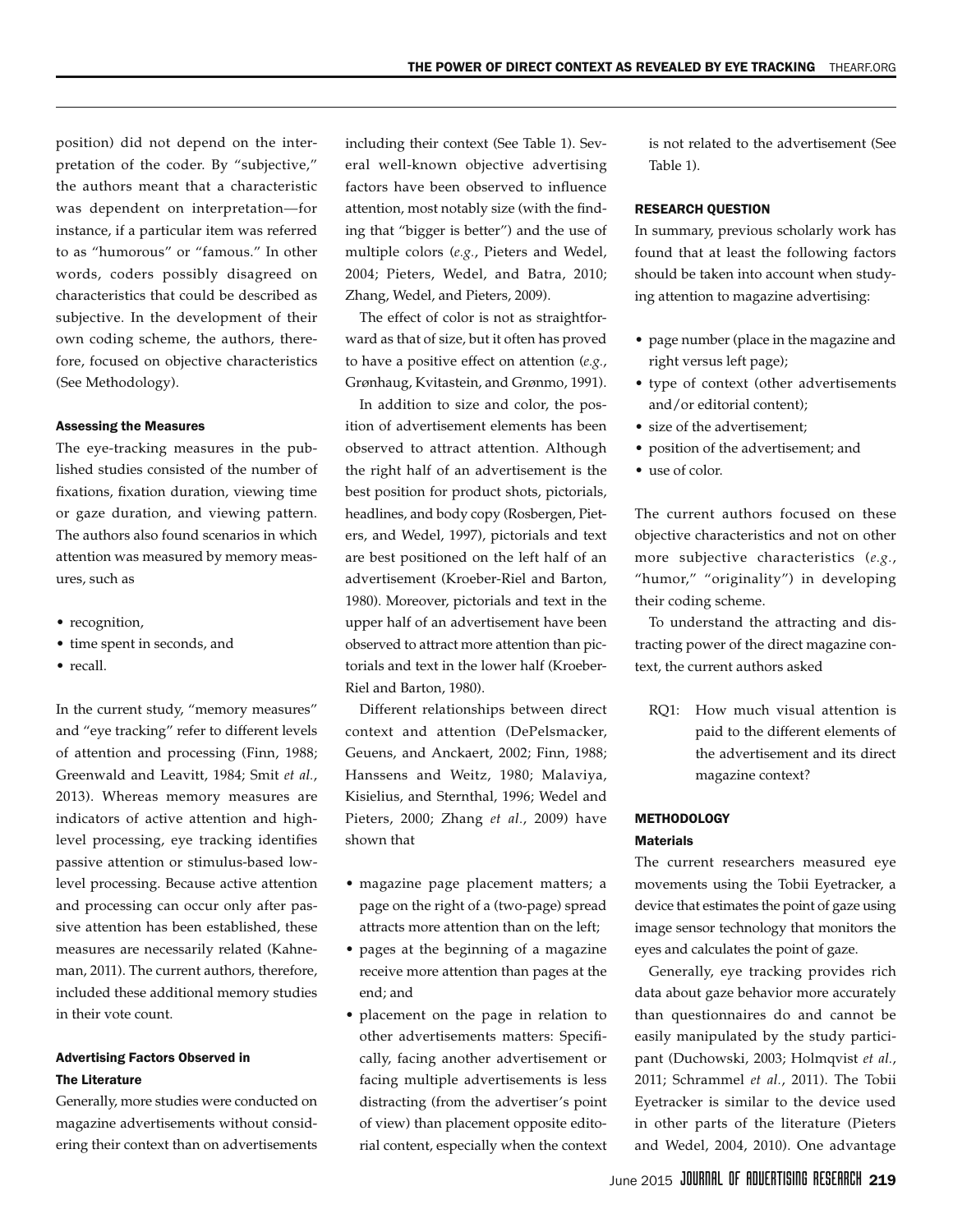## The current authors focused on these

## objective characteristics and not on other

## more subjective characteristics.

of the Tobii Eyetracker is that invisible near-infrared illuminators make this eyetracking device unobtrusive; participants do not have to look at the stimuli through a glass sheet (Wedel and Pieters, 2000) and are not wearing an apparatus on their head (Kroeber-Riel, 1984; Kroeber-Riel and Barton, 1980; Rayner, Rotello, and Stewart, 2001; Rayner, Miller, and Rotello, 2008).

For the current study, the Netherlands office of GfK conducted a series of eyetracking tests over a seven-year period (2002 to 2009). As participants were asked to read a magazine on a computer screen, their eye movements were recorded. The dataset of eye-tracking measurements used in this study consisted of 183 magazine advertisements plus their direct context. Each year of measurement was included in the analysis to control for a possible increase or decrease in attention over the years.

The types of magazines included

- general consumer (66.5 percent);
- • medical journals (24.8 percent); and
- management magazines (8.7 percent).

Most of the advertisements (154) covered one full page. The others were placed as follows:

- Four covered half a page;
- Three were smaller than half a page; and
- 22 were spreads covering two full pages.

The 22 spreads were excluded from the analyses because they did not have a direct context.

The most common product categories in the dataset were

- medicines (21.7 percent);
- • food and non-alcoholic drinks (15.5 percent);
- insurance (10.6 percent);
- consumer electronics (8.1 percent); and
- clothing and shoes (8.1 percent).

The magazine types did not differ in terms of visual attention  $(F(2, 156) = 0.002, p =$ 0.998; *F*(2, 146) = 0.64, *p* = 0.53) nor did product type (*F*(5, 153) = 1.53,  $p = 0.185$ ;  $F(5, 143) = 1.01, p = 0.414.$ 

#### **Participants**

The average number of participants per study was 105 (min = 60, max = 273). A full 68 tests were conducted with, on average, 2.7 advertisements per test. The total number of observations was 19,278.

In terms of gender and age, the respondents were distributed evenly, in terms of gender and age, among four groups in each eye-tracking test:

- men between the ages of 18 and 39 years;
- women ages 18 to 39;
- men ages 40 to 65; and
- women ages 40 to 65.

#### Procedure

Respondents were placed in front of the eye tracker and asked to read the full magazine as they would at home. During this exposure to the magazine, eye movements and fixations were recorded. There was no time limit; participants could take as long as they wanted to read the magazine. By clicking on a button, they could move back and forth within the magazine. Because they were asked to read only the

magazine, participants were not primed to focus on the advertisements.

#### Dependent Variable: Visual Attention

Visual attention was measured by means of fixations within the magazine content. The eye-tracking scores were linked to different regions of the advertisements, the so-called four "Areas of Interest" (Pieters and Wedel, 2010; See Figure 1):

- advertisement (a);
- brand (b);
- pictorial (p); and
- $\bullet$  text (t).

Two different eye-tracking scores were added to the advertisement database:

- • fixations within an advertisement during the first five seconds of viewing (Area of Interest [a], called "Ad Score") and
- • fixations on three main advertisement elements (Areas of Interest [b], [p] and [t], called "Three-Element Score").

A "fixation" is defined as "the state in which the eye remains in one specific point for at least 0.1 second."

The current researchers thus had two measures of visual attention:

• Ad Score is the percentage of all fixations within an advertisement during the first five seconds of viewing. These fixations were measured at the respondent level per advertisement but analyzed on an aggregated level (*i.e.*, the average percentage of fixations within an advertisement during the first 5 seconds of viewing).

For example, if all respondents were to hold their eyes exclusively on an advertisement for the full five seconds, the Ad Score would be 100. Hence, the less attention paid within the first five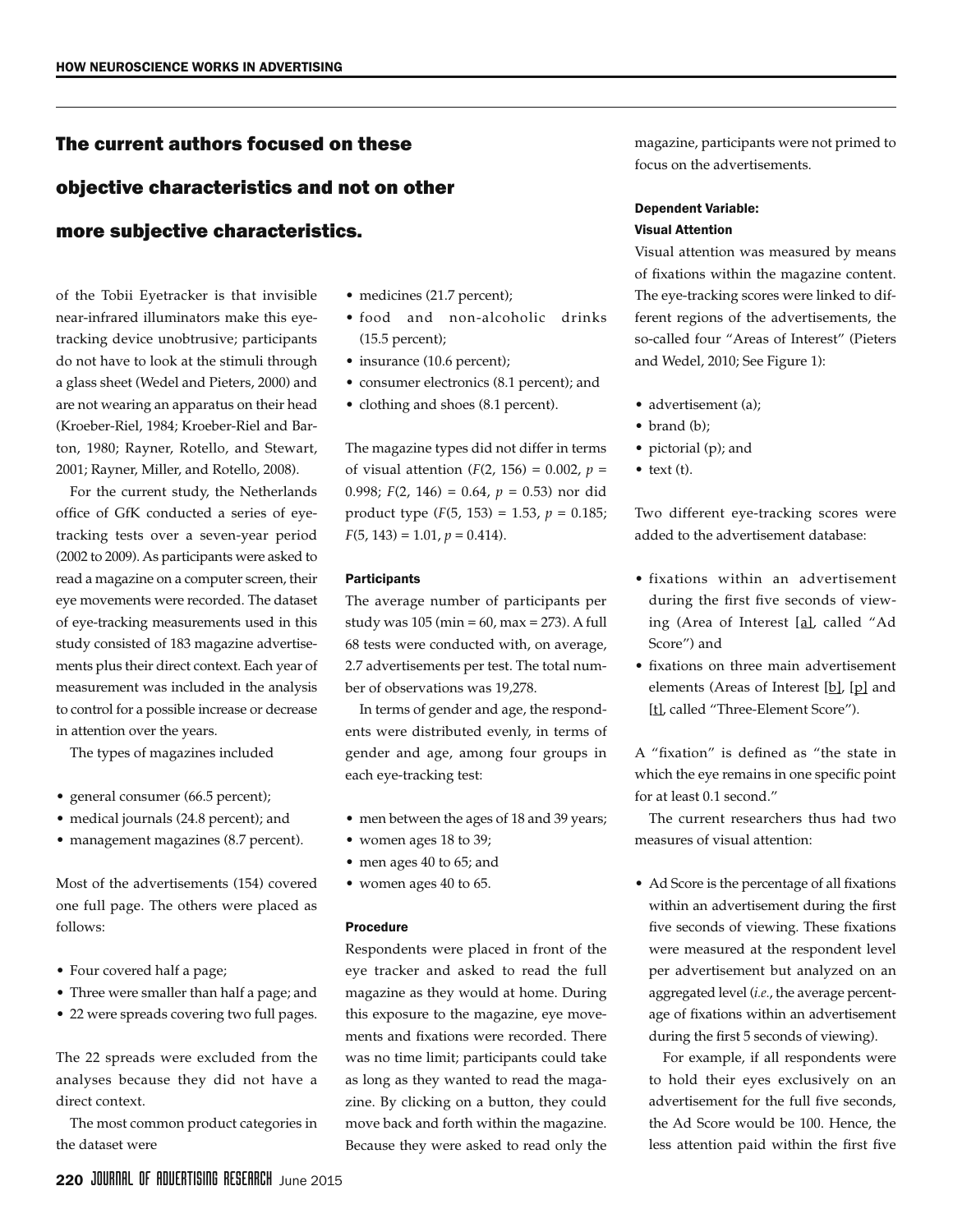

## **Figure 1** Example of a Coded Advertisement

Direct context on left page, full-page ad on right page. Fixations as measured by eye-tracking data, used in permission of GfK: Black Area of Interest (AOI): the ad (a); red AOI: brand elements (b); green AOI: pictorial elements (p); and blue AOI: text elements (t).

seconds of viewing, the lower the Ad Score became. This score thus enabled the researchers to classify how well an advertisement was able to attract attention. In this study, advertisements attracted, on average, 45 percent of all fixations during the first five seconds of viewing (*M* = 44.67; *SD* = 15.17; Range  $= 16-90$ ; Skewness  $= 0.73$ ; Kurtosis  $=$  $-0.16$ ).

• Three-Element Score is an index of the visual attention paid to the three main elements of an advertisement measured by the percentage of respondents that fixated at least once on at least parts of the brand and the pictorial imagery in the advertising and the accompanying text. The advertisements in this study had an average Three-Element Score of 34 percent (*M* = 34.20, *SD* = 17.74; Range = 1–75; Skewness =  $0.25$ ; Kurtosis =  $-0.65$ ).

Both attention measures are based on fixations, consistent with the prior eye-tracking research considered in the current study's vote-count analysis (Pieter and Wedel, 2004, 2007, 2010; Rosbergen *et al.*, 1997).

Contrary to prior studies, however, the current research did not focus on the fixation frequency or duration; instead, it used the percentage of fixations that were inside the advertisement within the first five seconds. This provided information about the attracting power of the advertisement and the possible distracting power of the context, as it also took into account all attention that was not inside the advertisement.

Additionally, although earlier research did take into account the brand, text, and pictorial elements (*e.g.*, Pieter and Wedel, 2004, 2007, 2010; Rosbergen *et al.*, 1997), those studies did not focus on the combination of these three elements. In contrast, the authors of the current study believes

the new combination metrics provide an important contribution to earlier eyetracking research.

#### Independent Variables: Characteristics and Coding

The context and advertisement characteristics scores were determined by content analysis using a coding scheme featuring 50 questions divided into five categories:

- advertisement,
- brand,
- • pictorial elements,
- • text elements, and
- • direct context (See Table 2).

Most of the coding was based on previous research examining product, size, color, position, content, and headline (See references in Table 1). Some coding was added: Specifically, the current authors found it interesting to know what brand was advertised and to code some specifics related to the eye-tracking measures (AOI, distance between elements, and text).

The coding scheme was pre-tested and discussed in advance with five experts three from a publishing house and two from an advertising agency. Four graduate students were trained by one of the authors to code all 183 advertisements. The authors selected a random 20 percent sample of their material and had it coded double (that is, two times) to test inter-coder reliability (Neuendorf, 2002; Wimmer and Dominick, 1997; See Table 2). The overall inter-coder reliability was good (0.88); in other words, the coding was deemed reliable (See Appendix).<sup>1</sup>

*<sup>1</sup> For the specific variables and their inter-coder reliability scores, please see the article's Appendix online at http://warc.me/ACP1Sg. Cohen's Kappa was used for nominal and ordinal variables. Intra-class correlation was used for interval variables. Inter-coder reliability ranged between 0.43 and 1.00)*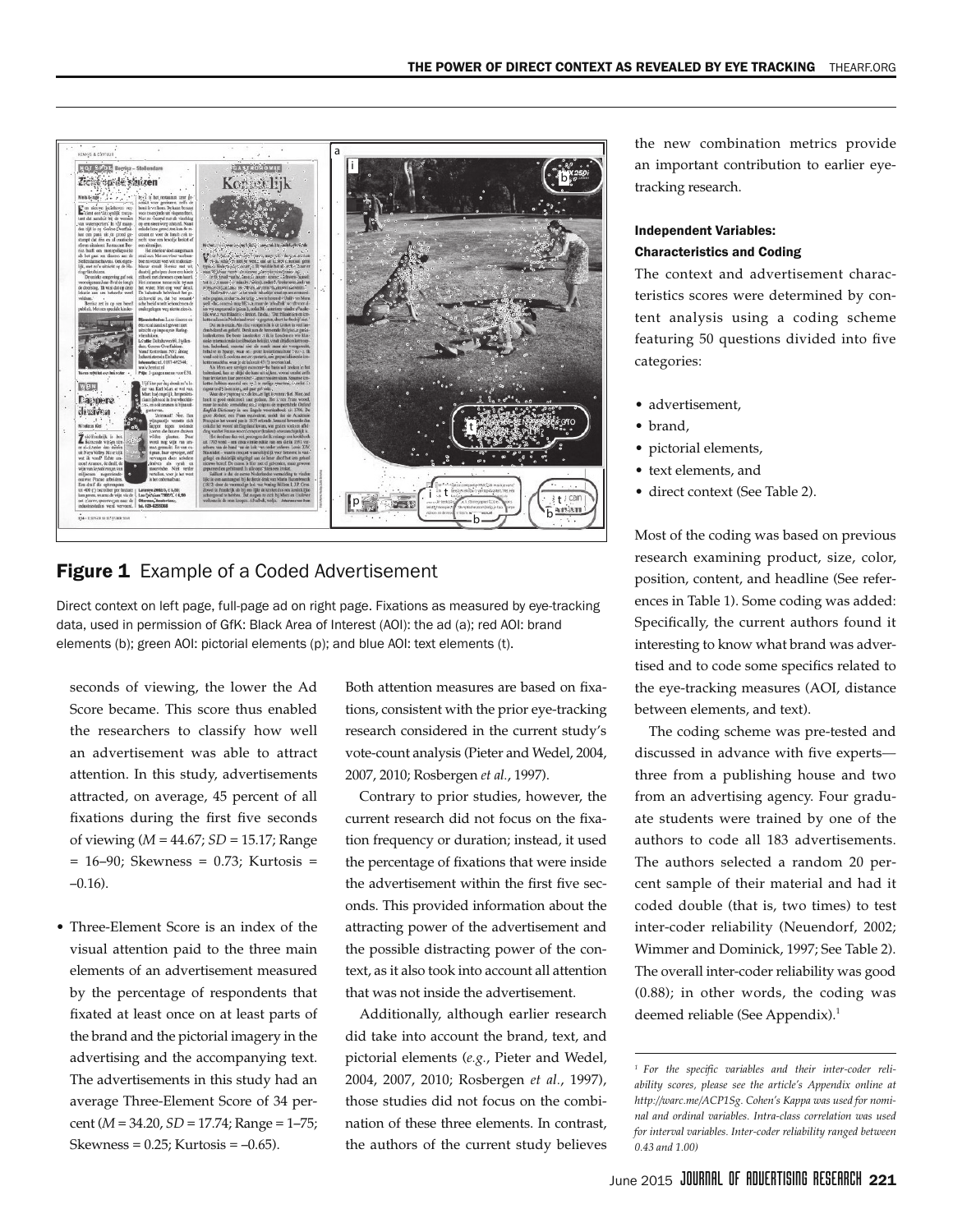When two coders disagreed on an instance of coding, one of the authors made the final decision by examining the material and choosing what he or she considered the best option. An online survey tool was used to enter the data of the content analysis (as if the coding scheme were a questionnaire). These data form the basis of the data file (supported by SPSS software) with advertisements as cases.

The digital versions of the advertisements and their context were uploaded into *ImageMagick* to calculate the JPEG properties with respect to the amount of red, green, and blue and the number of colors in the advertisement and the direct context. These data were added to the data file.

#### Analysis

The SPSS analysis (IBM Statistical Package for the Social Sciences software) comprised several steps:

- Several variables were created from the content analysis, such as dummy variables for the ordinal variables;
- • correlation analysis was conducted; and
- all significant bivariate relations from the previous step were combined into one final model for each dependent variable.

Some variables established in Step 2 were significantly correlated to only one of the two attention scores. In these cases, the variables still were included in both models to maintain comparability between models. Some independent variables in Step 2 were highly correlated. Of all pairs of variables with a correlation higher than 0.8, one was deleted to avoid multicollinearity.

The models were tested by linear regression analysis (method Enter). SPSS collinearity diagnostics showed no incidences of multicollinearity (tolerance above 0.20 and VIF below 5; see O'Brien, 2007).

## Table 2

### Coded Independent Variables

| Category       | <b>Variables</b>                                                                                                                                                                                                                                        | ICR(M) |
|----------------|---------------------------------------------------------------------------------------------------------------------------------------------------------------------------------------------------------------------------------------------------------|--------|
| Advertisement  | Brand name $(A1-2)$ , Product $(A3-5)$ , Size $(A6-8)$ , Color $(A9)$ ,<br>Distance $(A10-12)$                                                                                                                                                          | 0.93   |
| <b>Brand</b>   | Number of brand AOIs (B1), Brand size <sup><math>a</math></sup> (B2–3), Brand position <sup>a</sup><br>(B4–5), Color (B6)                                                                                                                               | 0.82   |
| Pictorial      | Number of pictorial AOIs (P1), Content pictorial (P2), Color (P3),<br>Size <sup>a</sup> (P4-5), Position <sup>a</sup> (P6-7)                                                                                                                            | 0.87   |
| Text           | Number text AOIs (T1), Headline (T2-3), Headline size <sup>a</sup> (T4-5),<br>Position Headline <sup>a</sup> (T6–7), Color headline (T8–9), Size body text <sup>a</sup><br>$(T10-11)$ , Position body text <sup>a</sup> (T12-13), Color body text (T14) | 0.88   |
| Direct Context | Position $(C1-2)$ , Other ads $(C3-4)$ , Color $(C5)$ , Content $(C6-7)$ ,<br>C <sub>10</sub> -11), Amount text (C <sub>10</sub> -11)                                                                                                                   | 0.89   |

*a Size and position of elements are corrected for ad size in the formula: (variable/ad surface) \* 1000;*

*Notes: Overall intercoder reliability (ICR) = 0.88, see also Codebook in the Appendix; AOI = Area of Interest.*

#### RESULTS

#### Visual-Attention Models

Two regression models were tested, one for each attention measure: Model 1 (Ad Score) and Model 2 (Three-Element Score; See Table 3).

Both models fit the data well, with an adjusted *R*<sup>2</sup> greater than 44 percent, indicating that advertisement and context characteristics were able to explain fixations during the first five seconds of viewing (Ad Score, Model 1) and combined fixations on the three main elements of the ad (Three-Element Score, Model 2).

**Advertisement Characteristics.** Overall, the models showed that, to a great extent, advertisement size (bigger was better) explained the variance in both visual attention scores, as did the number of colors in the advertisement (more colors resulted in more engagement) and the position of the pictorials (the lower the better; See Table 3). These results confirmed previous research (See references in Table 1) *except for position of the pictorial in the advertisement*. Although the top of the page traditionally has been regarded as the most effective placement for an advertisement (Rosbergen *et al.*, 1997), the current study showed the opposite with regard to where readers' eyes tracked on the page. Eye fixations, in fact, were drawn to the bottom of the page.

**Context Characteristics.** Two of the context variables were notable:

- the color in the context (the eyes go to the context instead of to the advertisement when multiple colors are part of this context) and
- the page of the direct context (the eyes go to the context when the advertisement is placed on the left page and the context on the right page; see "Context Elements" and Table 3).

#### Advertisement Elements

Overall, advertisements measured by Ad Score, Model 1, attracted attention when the advertisements

- were large,
- • contained many colors but not dominantly blue,
- • offered a visual image pictorial at the bottom of the advertisement, and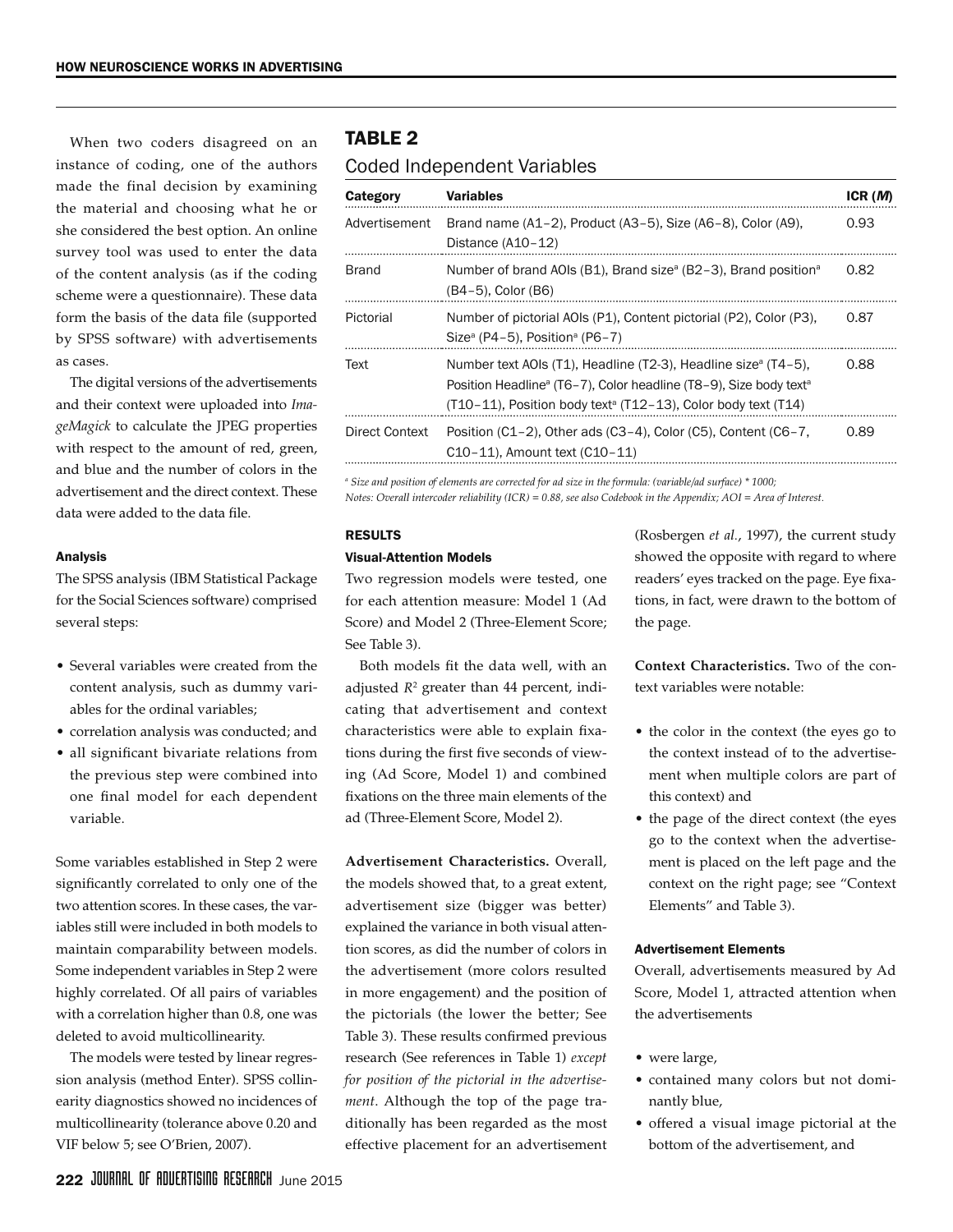## TABLE<sub>3</sub>

## Attracting and Distracting Effects

|                                          | <b>Model 1: Ad Score</b><br>$R^2$ = 0.52; Adj. $R^2$ = 0.44<br>$F(19,113) = 6.44**$ |               | <b>Model 2: Three-Element Score</b><br>$R^2$ = 0.65; Adj. $R^2$ = 0.59<br>$F(19,111) = 10.72**$ |              |
|------------------------------------------|-------------------------------------------------------------------------------------|---------------|-------------------------------------------------------------------------------------------------|--------------|
|                                          | $B$ (se)                                                                            |               | $B$ (se)                                                                                        |              |
| <b>Advertisement</b>                     |                                                                                     |               |                                                                                                 |              |
| Size of ad                               | 12.2(3.13)                                                                          | $0.30**$      | 23.56 (3.47)                                                                                    | $0.46**$     |
| Pictorial surface area                   | $-5.56(3.21)$                                                                       | $-0.14^{(*)}$ | 5.56(3.56)                                                                                      | 0.11         |
| Body copy surface area (text)            | 1.06(2.56)                                                                          | 0.03          | 9.53(2.85)                                                                                      | $0.22**$     |
| Number of colors (JPEG)                  | 0.82(0.41)                                                                          | $0.16*$       | 2.17(0.45)                                                                                      | $0.34**$     |
| Dominant color ad blue                   | $-6.87(2.33)$                                                                       | $-0.21**$     | $-4.02(2.58)$                                                                                   | $-0.10$      |
| Dominant color background headline black | 2.89(3.15)                                                                          | 0.07          | 10.94 (3.49)                                                                                    | $0.20**$     |
| Pictorial position (top = 0)             | 23.65 (7.02)                                                                        | $0.25**$      | 20.28 (7.79)                                                                                    | $0.18*$      |
| Body text position (left $= 0$ )         | 0.53(4.71)                                                                          | 0.01          | 9.44(5.23)                                                                                      | $0.11^{(*)}$ |
| Text-pictorial distance                  | $-4.92(3.33)$                                                                       | $-0.13$       | $-8.63(3.70)$                                                                                   | $-0.18*$     |
| Pictorial is illustration + photo        | 9.73(2.81)                                                                          | $0.24**$      | 3.20(3.12)                                                                                      | 0.06         |
| Headline included                        | 4.21(2.78)                                                                          | 0.11          | 13.44 (3.09)                                                                                    | $0.28**$     |
| <b>Direct Context</b>                    |                                                                                     |               |                                                                                                 |              |
| Ad on left page                          | $-5.02(2.17)$                                                                       | $-0.17*$      | $-6.77(2.41)$                                                                                   | $-0.18**$    |
| Content is science                       | $-4.82(2.55)$                                                                       | $-0.15^{(*)}$ | $-3.53(2.83)$                                                                                   | $-0.09$      |
| Content is letters to the editor         | 0.28(3.60)                                                                          | 0.01          | 5.79(4.00)                                                                                      | 0.10         |
| Complete article                         | $-2.22(2.08)$                                                                       | $-0.08$       | $-0.06(2.31)$                                                                                   | $-0.00$      |
| Amount of text                           | 0.06(0.04)                                                                          | 0.11          | $-0.14(0.05)$                                                                                   | $-0.19**$    |
| Color in context                         | $-14.31(3.00)$                                                                      | $-0.36**$     | $-17.70(3.33)$                                                                                  | $-0.34**$    |
| Red in context (JPEG)                    | 0.00(0.00)                                                                          | 0.00          | $-0.01(0.00)$                                                                                   | $-0.13*$     |
| <b>Control variables</b>                 |                                                                                     |               |                                                                                                 |              |
| Year of eye tracking                     | 0.61(0.62)                                                                          | 0.08          | 0.86(0.69)                                                                                      | 0.09         |

*\*\*p < 0.01, \*p < 0.05, ( \*) p < 0.10; Collinearity statistics: Tolerance between 0.56 and 0.87, VIF between 1.15 and 1.63*

• combined an illustration with a photo.

In measurements with the Three-Element Score, Model 2, larger advertisements also attracted more visual attention. Specifically,

- Not only the total advertisement size but also the size of the text within the advertisements mattered;
- • multiple colors in the advertisements and the background color of the headline (black) attracted attention to the elements;
- a low position of the pictorial was shown to attract visual attention to the three elements; and
- attention to the elements increased when the distance between text and pictorials was not great and when a headline was included in an advertisement.

#### Context Elements

Several aspects of direct context were observed to engage readers and reduce the visual attention to the advertisement.

In particular, the use of color in the context and the page of the tested advertisement (left-hand pages attracted less attention than right-hand pages) reduced the overall number of fixations on the advertisements (Ad Score, Model 1).

The results of the second regression analysis for visual attention to the three main elements of the advertisements (Three-Element Score, Model 2) confirmed the distracting effects of color and pagination.

In addition, two factors were determined to influence combined fixation to the three elements, which were not observed for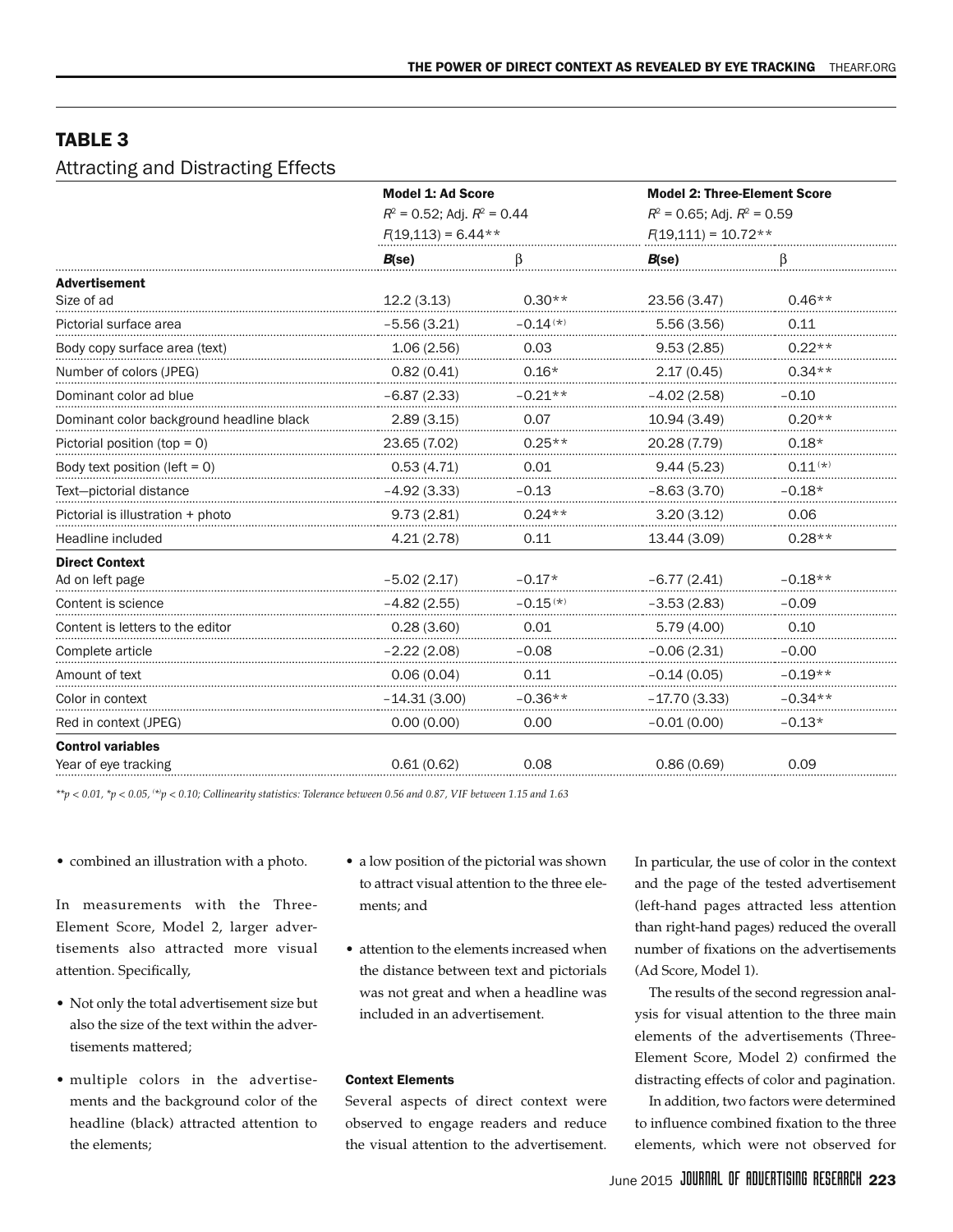the other visual attention measure. The amount of text in the direct context diminished the number of fixations on all three elements in the advertisements. In other words, text in the direct context reduced attention paid to the advertisement elements. In addition, the use of the color red in the direct context distracted overall fixation on the advertisements.

#### Attracting versus Distracting

Because editorial content and advertisements are created with different goals in mind, context and advertisement characteristics compete for the reader's attention.

A magazine advertisement most likely is designed to draw attention away from editorial content and to the advertisement, whereas editorial content is not designed to divert attention from advertisements but to inform or entertain its readers.

To test the attracting potential of both context and advertisements, separate regression models were run for each group of characteristics:

- one including only the ad variable;
- one including only the direct context variables.

The adjusted *R*² for each model showed how much of the variance in the eyetracking score is explained by the advertisement variables and how much by the context variables. Because the adjusted *R*² was corrected for the number of variables, the researchers could discern which group explained more of the variance in the eyetracking scores, even though the number of predictors differed between groups.

The results showed that the advertisement variables explained twice as much of the variance in visual attention to the three elements than the context variables (Adjusted *R*<sup>2</sup> Ad versus Context: 0.45 versus 0.18). For the other visual attention

score, this was not the case (Adjusted *R*<sup>2</sup> Ad versus Context: 0.29 versus 0.23).

These results thus demonstrated that context potentially was a more powerful distractor for visual attention to the main elements of the advertisement (Three-Element Score) than for the more global visual attention to the advertisement during the first five seconds (Ad Score).

#### **DISCUSSION**

The current study sought to test which elements of the direct context of magazine advertisements catch the eye of the reader. Specifically,

RQ1: How much visual attention is paid to the different elements of the advertisement and its direct magazine context?

The results showed that, in some cases, several context characteristics such as size and position divert attention from advertisements. Overall, color in the context and the page of the context (right-hand versus left-hand page), in particular, distracted the reader from advertisements and to the three main elements:

- brand,
- • pictorial, and
- text.

The Three-Element Score also was affected negatively by the amount of text in the context and a dominance of the color red in the context.

The comparison of the distracting potential of the direct context with the attracting potential of an advertisement showed two things:

• Direct context generally is a stronger distractor for visual attention when it concerns visual attention to the main elements of an advertisement; and

• this is not the case when it concerns visual attention during the first five seconds: During these first moments, direct context and advertisement compete equally strongly.

The authors believe their findings contribute to the literature in two key ways:

- • The current study confirms the positive influence of some classic characteristics, such as advertisement size, position, and colors; and
- the results clearly indicate what factors can drive passive attention, referred to as "bottom-up factors" (Pieters, Warlop, and Wedel, 2002); this is a valuable extension of previous research on attention, which mainly focused on active attention and self-reported memory measures.

#### LIMITATIONS AND FUTURE RESEARCH

To incorporate as many advertisements as possible into this study, the authors did not have the opportunity to consider userrelated characteristics. Thus, no "top-down factors" were included.

Previous research has shown that the following "top-down" characteristics could be relevant variables to incorporate in future attention studies:

- • gender (Grønhaug *et al.*, 1991);
- • user involvement (Petty, Cacioppo, and Schumann, 1983);
- • familiarity (Pieters *et al.*, 2002); and
- • the goal of the user (Radach *et al.*, 2003).

Further research should explore the relation between bottom-up and top-down factors and focus on more types of attention at the same time. This type of research calls for a combination of subconscious measurements, such as eye tracking, and such conscious measures as memory, attitude, and intention measures.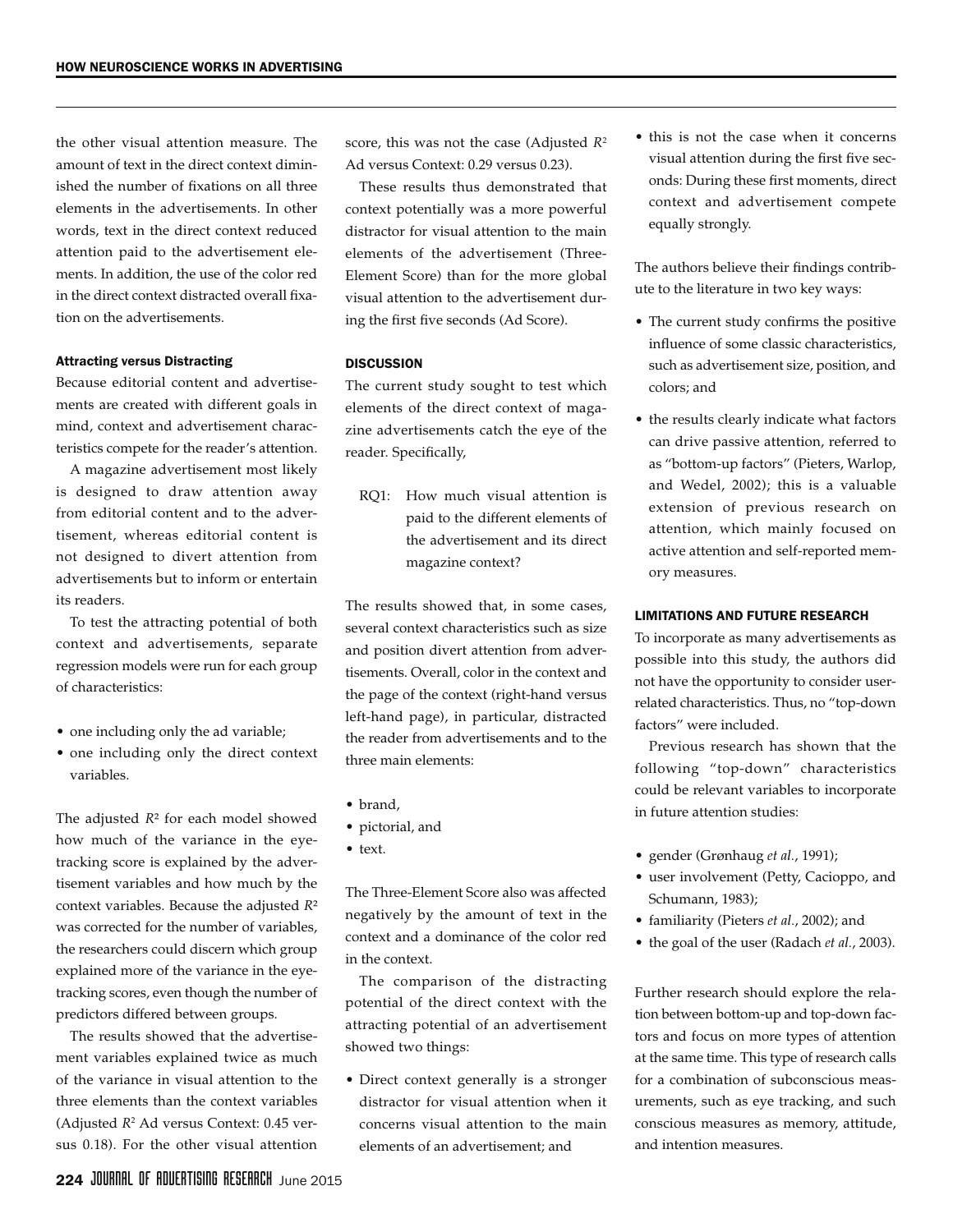Despite its many advantages, eye tracking does have its constraints, especially concerning external validity. In particular, the experimental eye-tracking setup in which people read magazines must be taken into account. Although habits may change with the more common use of tablets, people usually do not read magazines on a screen. Moreover, in the experiment conducted in this study, participants were placed in front of a screen in an isolated research room where there were no distractions, a situation far removed from the usual living-room setting where people read at home.

Other eye-tracking studies have included measures such as the number of fixations, average number of fixations for each element, viewing patterns, and viewing times. The current study combined data from a large number of unique eyetracking studies conducted over several years. To include as many studies as possible, the authors were able to include only eye-tracking scores that were available to all studies. This restricted their choice in eye-tracking measurements.

As a result, the authors were able to include only eye-tracking scores concerning the average attention paid during the first five seconds of viewing and whether participants fixated on the main elements. Thus, they were able to test whether the advertisement and specific elements of advertisements were able to attract attention. The use of more extensive eye-tracking scores, however, would have enabled the researchers to make more elaborate measurements and draw further conclusions.

#### **CONCLUSION**

To the authors' knowledge, the current research is the first eye-tracking study that also takes magazine direct context into account. Overall, context characteristics appeared to influence the visual attention paid to magazine advertisements, especially

visual attention paid to the three main elements of advertisements. Color, page, and the amount of text in the direct context influenced the magazine reader and directed less visual attention to advertisements.

The effect of color especially was notable. The results showed that the eye fixates on advertisements with multiple colors but also on direct context represented in multiple colors. This color effect was observed for both types of visual attention.

Moreover, the results showed that the amount of red or blue makes a difference. Context in red directs less attention to the main elements of the advertisement and more to the context. Blue works differently: It also directs less attention to the advertisement but only during the first five seconds of viewing. This color effect confirmed the findings of previous studies on attention to web advertising (Diao and Sundar, 2004; Moore, Stammerjohan, and Coulter, 2005) and yellow-pages advertising (Lohse, 1997).

Advertisers could benefit from the current study's insights into specific advertisement characteristics, which may better engage the reading consumer, and context characteristics, which can divert the eye from advertisements. Understanding these characteristics could help advertisers in developing and pretesting advertisements.

Furthermore, the authors believe that the results of the current study demonstrate the advantages of including color and to position the pictorial in the lower half of the advertisement. The distracting potential of the direct context implies that testing should benefit from showing a test advertisement in a two-page setting with direct context varying in color and amount of text.

When a certain context hinders visual attention to the tested advertisement, it may be beneficial for a marketer to invest additional funds to place a magazine advertisement in the best context. This could include placing it on a right-hand page next to an article or illustration without too many colors, (especially not too much red) and not too much text.  $\Box$ 

EDITH G. SMIT is professor of media and advertising at the Amsterdam School of Communication Research and dean of the Graduate School of Communication at the University of Amsterdam. She also is a member of the Dutch Dialogue Marketing Association privacy authority and past president of the European Advertising Academy. Her research focuses on advertising effectiveness, media multitasking, and tailored communication. Her work has appeared in the *Journal of Advertising*, *Journal of Advertising Research*, *International Journal of Advertising*, *Computers in Human Behavior*, and *Journal of Business Research*.

Sophie C. Boerman is assistant professor of persuasive communication at the Amsterdam School of Communication Research at the University of Amsterdam. Her research mainly focuses on the effects of embedded and/or hidden advertising on the use of persuasion knowledge and its persuasive outcomes. Her work has appeared in the *Journal of Communication*, *Journal of Advertising*, *International Journal of Advertising*, and *Psychology & Marketing*.

Lex van Meurs is research director at GfK (the Netherlands). He is responsible for the methodology and development of media research, such as televisionaudience measurement and the online televisionappreciation panel. His research focuses on media research methodology, the online television appreciation panel, and outdoor advertising. His work has been published in the *Journal of Advertising Research*, *Quality and Quantity*, *Communication Studies*, *Journal of Broadcasting & Electronic Media*, *International Journal of Public Opinion Research,* and *European Journal of Communication*.

#### **REFERENCES**

*Note:* The references of the studies considered in the current authors' vote count are included in the reference list with an asterisk (\*) and refer to Table 1, with the first three letters of the first author and the last two digits of the year, for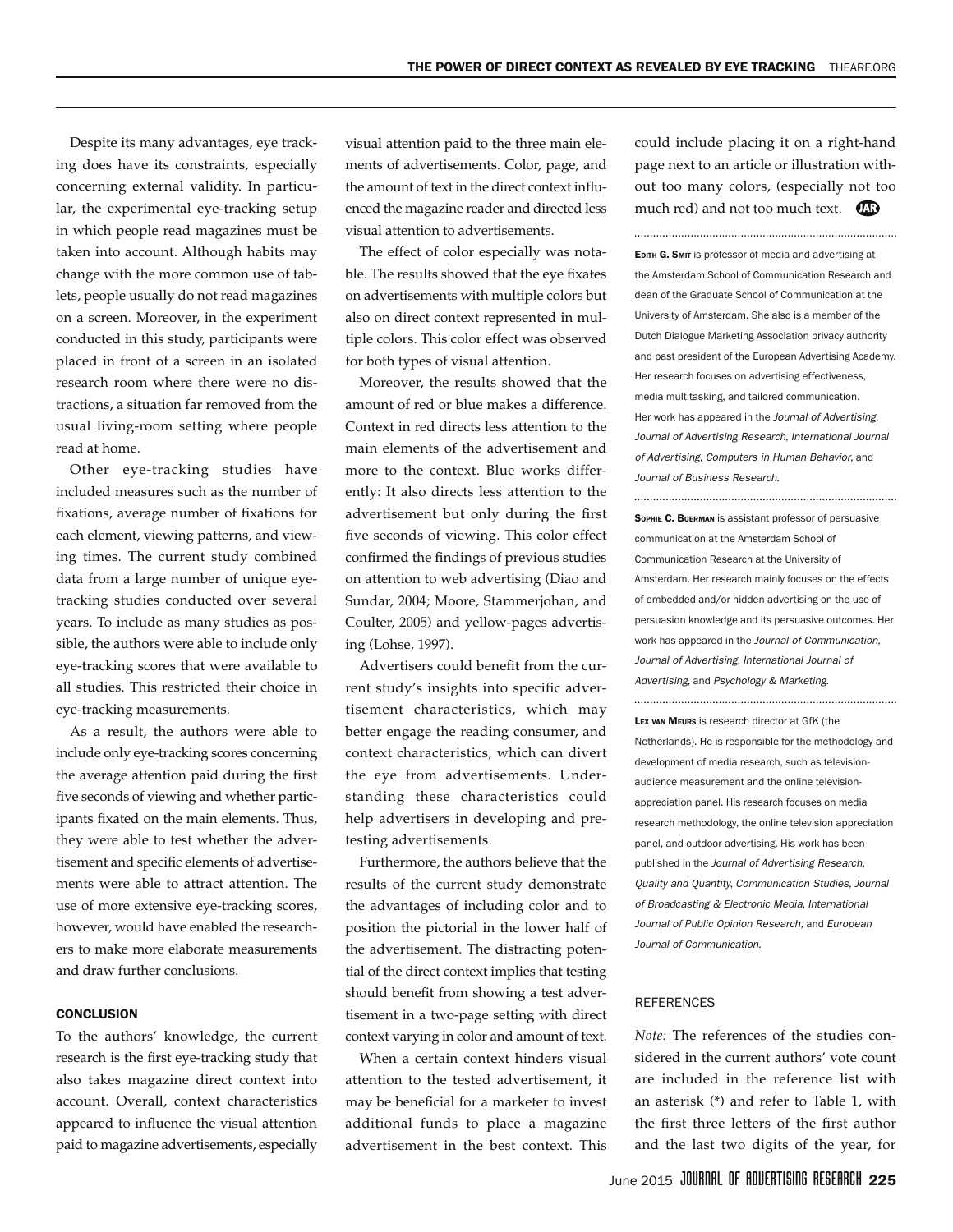example, [ZHA09] means Zhang, Wedel, and Pieters (2009).

\*Ahn, J., and C. La Ferle. "Enhancing Recall and Recognition for Brand Names and Body Copy: A Mixed-Language Approach." *Journal of Advertising* 37, 3 (2008): 107–117. [AHN08]

\*Angelini, J. R., and S. D. Bradley. "Homosexual Imagery in Print Advertisements: Attended, Remembered, but Disliked." *Journal of Homosexuality* 57, 4 (2010): 485–502. [ANG10]

Appel, V. "Editorial Environment and Advertising Effectiveness." *Journal of Advertising Research* 27, 4 (1987): 11–16.

Appel, V. "Anatomy of a Magazine Audience Estimate: The ARF Comparability Study Revisited." *Journal of Advertising Research* 33, 1 (1993): 11–17.

BOERMAN, S. C., E. G. SMIT, and L. VAN MEURS. "Eye-catching: Which Factors of a Magazine Advertisement and Its Context Can Attract and Hold Visual Attention?" Presentation at the annual conference of the European Advertising Academy (EAA), Madrid, Spain, 2010.

BOERMAN, S. C., E. G. SMIT, and L. VAN MEURS. "Visual Attention: The Interplay between Ad Characteristics and Context Factors." Paper presented at the Annual Conference of the European Marketing Academy, Ljubljana, Slovenia, 2011a.

BOERMAN, S. C., E. G. SMIT, and L. VAN MEURS. "Visual Attention: The Interplay between Ad Characteristics and Context Factors." Paper presented at the Annual Conference of the International Communication Association, Boston, MA, 2011b.

BOERMAN, S. C., E. G. SMIT, and L. VAN MEURS. "Attention Battle: The Abilities of Brand, Visual, and Text Characteristics of the Ad to Draw Attention versus the Diverting Power of the Direct Magazine Context." In *Advances in Advertising Research*. EAA Volume II, S. Okazaki, ed. Wiesbaden, Germany: Gabler Verlag, 2011c.

Bushman, B. "Vote-Counting Procedures in Meta-Analysis." In *The Handbook of Research Synthesis,* H. Cooper and L. V. Hedges, eds. New York: Russel Sage Foundation, 1994.

Davenport, T. H., and C. J. C. Beck. *The Attention Economy: Understanding the New Currency of Business*. Boston: Harvard Business School Press, 2001.

\*Depelsmacker, P., M. Geuens, and P. Anckaert. "Media Context and Advertising Effectiveness: The Role of Context Appreciation and Context/ Ad Similarity." *Journal of Advertising* 31, 2 (2002): 49–61. [DEP02]

DIAO, F., and S. S. SUNDAR. "Orienting Response and Memory for Web Advertisements: Exploring Effects of Pop-Up Window and Animation." *Communication Research* 31 (2004): 537–567.

Duchowski, A. T. *Eye Tracking Methodology: Theory and Practice*. New York: Springer, 2003.

\*Edell, J. A., and R. Staelin. "The Information Processing of Pictures in Print Advertisements." *Journal of Consumer Research* 10, 1 (1983): 45–61. [EDE83]

EISEND, M. "A Meta-analysis of Humor in Advertising." *Journal of the Academy of Marketing Science* 37, 2 (2009): 191–203.

\*Finn, A. "Print Ad Recognition Readership Scores: An Information Processing Perspective." *Journal of Marketing Research* 25, May (1988): 168– 177. [FINN88]

Fox, R. J., D. M. Krugman, J. E. Fletcher, and P. M. Fischer. "Adolescents' Attention to Beer and Cigarette Print Ads and Associated Product Warnings." *Journal of Advertising* 27, 3 (1998): 57–68.

\*Franke, G. R., B. A. Huhmann, and D. L. Mothersbaugh. "Information Content and Consumer Readership of Print Ads: A Comparison of Search and Experience Products." *Journal of the Academy of Marketing Science* 32, 1 (2004): 20–31. [FRA04]

GREENWALD, A. G., and C. LEAVITT. "Audience Involvement in Advertising: Four Levels." *Journal of Consumer Research* 11, 1 (1984): 581–592.

\*Grønhaug, K., O. Kvitastein, and S. Grønmo. "Factors Moderating Advertising Effectiveness as Reflected in 333 Tested Advertisements." *Journal of Advertising Research* 30, 5 (1991): 42–50. [GRO91]

\*Hanssens, D. M., and B. A.Weitz. "The Effectiveness of Industrial Print Advertisements across Product Categories." *Journal of Marketing Research* 17, 3 (1980): 294–306. [HAN80]

HENDERSON, J. M. "Visual Attention and Eye Movement Control during Reading and Picture Viewing." In *Eye Movements and Visual Cognition: Scene Perception and Reading*, K. Rayner, ed. New York: Springer-Verlag, 1992.

Holmqvist, K., M. Nyström, R. Andersson, R. Dewhurst, H. Jarodzka, and J. Van De Weijer. *Eye Tracking: A Comprehensive Guide to Methods and Measures.* Oxford, UK: University Press, 2011.

Hyönä, J. "The Use of Eye Movements in the Study of Multimedia Learning." *Learning and Instruction* 20 (2010): 172–176.

Kahneman, D. *Thinking, Fast and Slow.* London: The Penguin Group, 2011.

\*Kroeber-Riel, W. "Effect of Emotional Pictorial Elements in Ads Analyzed by Means of Eye Movement Monitoring." In *Advances in Consumer Research 11*, T. C. Kinnear, ed. Provo, UT: Association for Consumer Research, 1984. [KRO84]

\*Kroeber-Riel, W., and B. Barton. "Scanning Ads: Effects of Position and Arousal Potential of Ad Elements." *Current Issues and Research in Advertising* 3, 1 (1980): 147–163. [KRO80]

Lohse, G. L. "Eye Movement Patterns on Yellow Pages Advertising." *Journal of Advertising*, 26, 1 (1997): 61–73.

\*Madden, T. J., and M. G. Weinberger. "The Effects of Humor on Attention in Magazine Advertising." *Journal of Advertising* 11, 3 (1982): 8–14. [MAD82]

\*Malaviya, P., J. Kisielius, and B. Sternthal. "The Effect of Type of Elaboration on Adver-